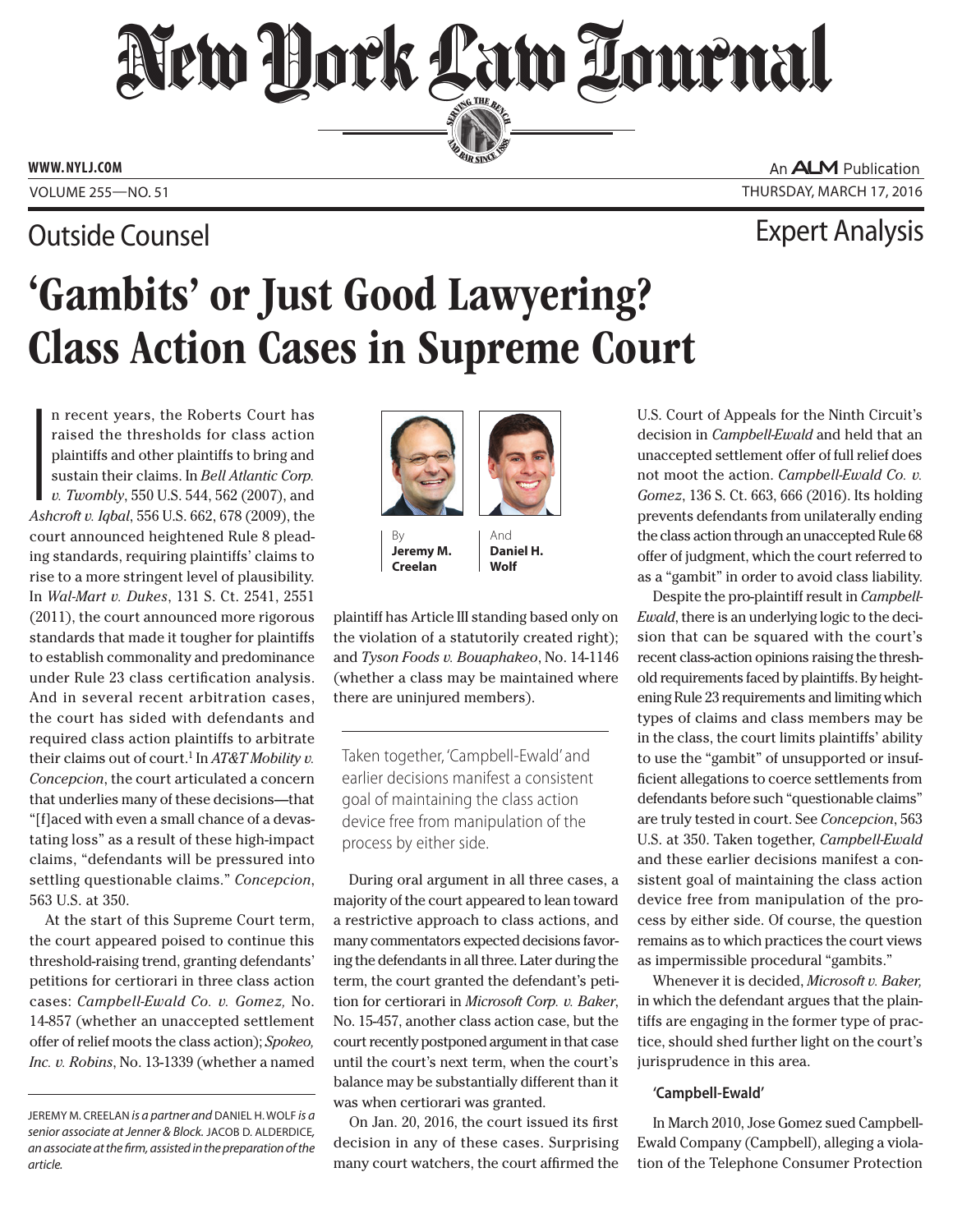Act (TCPA) on behalf of a nationwide class based on unsolicited text messages he received and which had been authorized by Campbell. Campbell eventually offered the plaintiff \$1,503 per unsolicited text message and injunctive relief—together representing the full individual relief available to a plaintiff under the TCPA. Campbell simultaneously filed an offer of judgment with the district court pursuant to Federal Rule of Civil Procedure 68, which establishes the procedure for the entry of judgment if an opposing party accepts judgment within 14 days of the offer being made.

When Gomez did not accept the offer, Campbell moved to dismiss the case for lack of subject matter jurisdiction, arguing that the offer of complete relief had mooted Gomez's claim and eliminated the case or controversy under Article III. The district court denied the motion to dismiss and the Ninth Circuit affirmed that holding. See *[Gomez v.](Cite: 805 F. Supp. 2d 923) [Campbell-Ewald](Cite: 805 F. Supp. 2d 923)*, 805 F.Supp.2d 923, 931 (C.D. Cal. 2011); *Gomez v. Campbell-Ewald*, 768 F.3d 871, 874-75 (9th Cir. 2014).

On Jan. 20, 2016, the Supreme Court affirmed the Ninth Circuit's decision in a five-member opinion authored by Justice Ruth Bader Ginsburg, with Justice Clarence Thomas concurring in the judgment, and a three-member dissent authored by Chief Justice John Roberts. Relying on basic principles of contract law, the court held that Campbell's unaccepted Rule 68 offer did not moot the case. *Campbell-Ewald*, 136 S. Ct. at 670. Having declined the defendant's offer, Gomez "remained empty handed," with his complaint "wholly unsatisfied." Id. at 672.

Significantly, the court cited to an earlier case in which it had rejected a similar "gambit" by a defendant, noting that in this case Campbell "sought to avoid a potential adverse decision, one that could expose it to damages a thousand-fold larger than the bid Gomez declined to accept." Id. In support of its holding, the court noted several appellate court decisions, including last year's U.S. Court of Appeals for the Second Circuit decision in *[Tanasi v. New Alliance Bank](Cite: 786 F.3d 195)*, 786 F.3d 195, 199–200 (2d Cir. 2015) (holding that an unaccepted Rule 68 offer did not moot plaintiff's case and a district court "should not enter judgment against the defendant if it does not provide complete relief").

The protection *Campbell-Ewald* offers class action plaintiffs may be largely illusory. Notwithstanding its holding on mootness, the court noted that it was not deciding "whether the result would be different if a defendant deposits the full amount of the plaintiff's individual claim in an account payable to the plaintiff, and the court then enters judgment for the plaintiff in that amount," reserving that question "for a case in which it is not hypothetical." *Campbell-Ewald*, 136 S. Ct. at 672.

Two recent district court decisions within the Second Circuit have addressed that scenario or a similar one, reaching contrary results.2 Future case law on this likely recurring scenario will define the practical impact of *Campbell-Ewald.*

### **'Microsoft v. Baker'**

On Jan. 15, 2016, the court agreed to review *Microsoft v. Baker*, a Ninth Circuit decision concerning the ability of plaintiffs to dismiss with prejudice a putative class action complaint voluntarily in order to create a "final judgment" on class certification that is ripe for appellate review. If it is decided in accordance with *Campbell-Ewald,* how the court resolves *Microsoft* will hinge on whether a majority of the court's members views the plaintiffs' practice as an impermissible "gambit" or as an acceptable way to obtain timely judicial review of a substantive district court ruling.

In late 2005, Microsoft began selling the Xbox 360 video game console. In 2007, a putative class of Xbox owners sued Microsoft, alleging that a design defect in the Xbox scratched their game discs and rendered them permanently unusable. The district court denied class certification, finding that individual issues would predominate under Rule 23(b), in part because only 0.4 percent of Xbox owners reported having experienced the disc-scratching problem, and thus any defect did not uniformly manifest itself in the Xbox. *[In re Microsoft Xbox 360 Scratched Disc](Cite: No. C07-1121-JCC)  [Litig.](Cite: No. C07-1121-JCC)*, No. C07-1121-JCC, 2009 WL 10219350, at \*7 (W.D. Wash. Oct. 5, 2009). The plaintiffs did not appeal.

In 2011, a putative class of plaintiffs filed a new action against Microsoft asserting the same claims at issue in the 2005 case but claiming that an intervening Ninth Circuit decision had changed the law. Defendants moved to strike the complaint's class action allegations. Granting defendants' motion, the court adopted a rule from a treatise published by the American Law Institute, which provides that a prior denial of class certification on the same subject matter should be afforded a rebuttable presumption of correctness.

The court held that the presumption had not been rebutted, and it struck plaintiffs' class action allegations. *[Baker v. Microsoft](Cite: 851 F. Supp. 2d 1274)*, 851 F.Supp.2d 1274, 1280 (W.D. Wash. 2012). After the Ninth Circuit denied plaintiffs' interlocutory appeal petition, the parties stipulated to dismiss the case voluntarily with prejudice without any type of settlement. With a final judgment in hand, the plaintiffs appealed as of right to the Ninth Circuit.

The Ninth Circuit rejected Microsoft's argument that the circuit court did not have appellate jurisdiction to consider the case under 28 U.S.C. §1291. The court held that because the parties' stipulated dismissal of the action did not include any type of settlement, the parties "retain[ed] sufficient adversity to sustain an appeal." *[Baker v. Microsoft](Citew: 797 F.3d 607)*, 797 F.3d 607, 612 (9th Cir. 2015). The court then reversed the district court's decision to strike the class allegations, holding that the lower court had misinterpreted the intervening Ninth Circuit opinion regarding class certification. Id. at 615.

Petitioning to the Supreme Court, Microsoft appealed only the jurisdictional holding, presenting a single question for review: "Whether a federal court of appeals has jurisdiction to review an order denying class certification after the named plaintiffs voluntarily dismiss their claims with prejudice." Microsoft relied upon *[Coopers & Lybrand](Cite: 437 U.S. 463)  [v. Livesay](Cite: 437 U.S. 463)*, 437 U.S. 463 (1978), in which the Supreme Court held that interlocutory review of the denial of class certification is discretionary. In that case, the court rejected the "death knell" doctrine, in which several circuits had held that interlocutory review of class certification denial was mandatory if